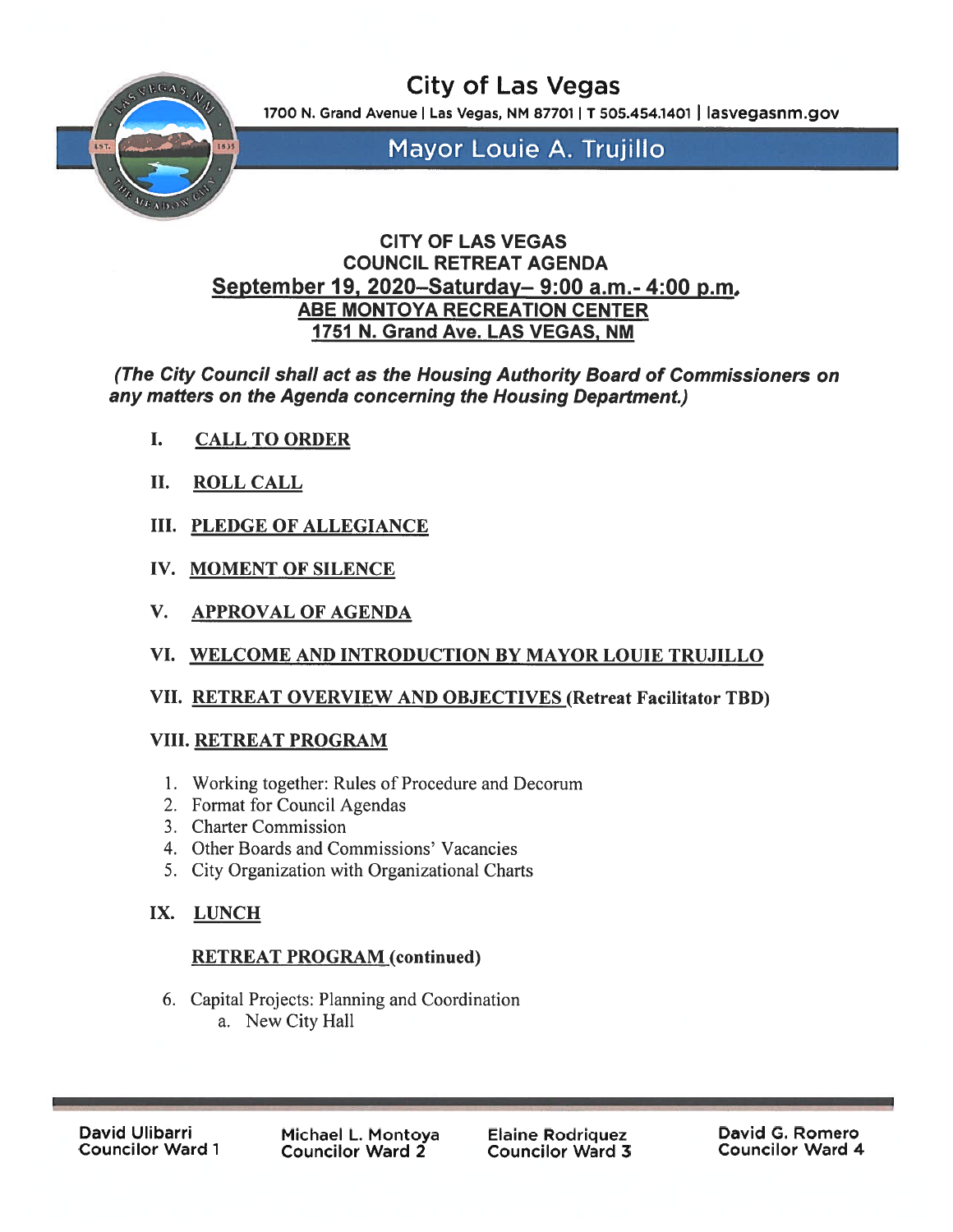- 7. Utilities Report
	- a. Solid Waste: Hours of Operation
	- b. Solid Waste: Illegal Dumping
	- c. Capital Projects for Mountain View Drive—Effluent for soccer fields; sidewalks.
- 8. Public Works Report
	- a. Street Striping
	- b. Pot Holes
	- c. Speed Humps
	- d. Adoption and Maintenance of Medians
	- e. Street Projects: Legion. Mountain View. Plaza and Bridge
	- f. Capital Projects: Streets
	- g. Capital Projects: New City Hall
	- h. Equipment Needs
- 9. Parks and Recreation
	- a. Reviving the Recreation Program
	- b. Possible Exchange of Property with NMHU
	- c. Possible Exchange of Property with PNM
	- d. Updates on Various Park Projects
	- e. Equipment Needs
	- f. Shop for Parks and Recreation
	- g. Ice Skating Rink
- 10. Community Development
	- a. CARES Funding Update
	- b. Reviving Tourism after COVID 19
	- c. Community Events
	- d. Code Enforcement
	- e. Old City Hall on  $6<sup>th</sup>$  and University
	- f. Farmers' Market
- 11. Policy Issues
	- a. Reviving Tourism after COVID 19
	- b. Solid Waste: Illegal dumping and consequences
	- c. Code Enforcement
	- d. Police: Law Enforcement and Community Policing
	- e. Vecinos Juntos: Harnessing volunteer resources
- 12. Team building workshop--an idea for the future?

#### X. EXECUTIVE SESSION